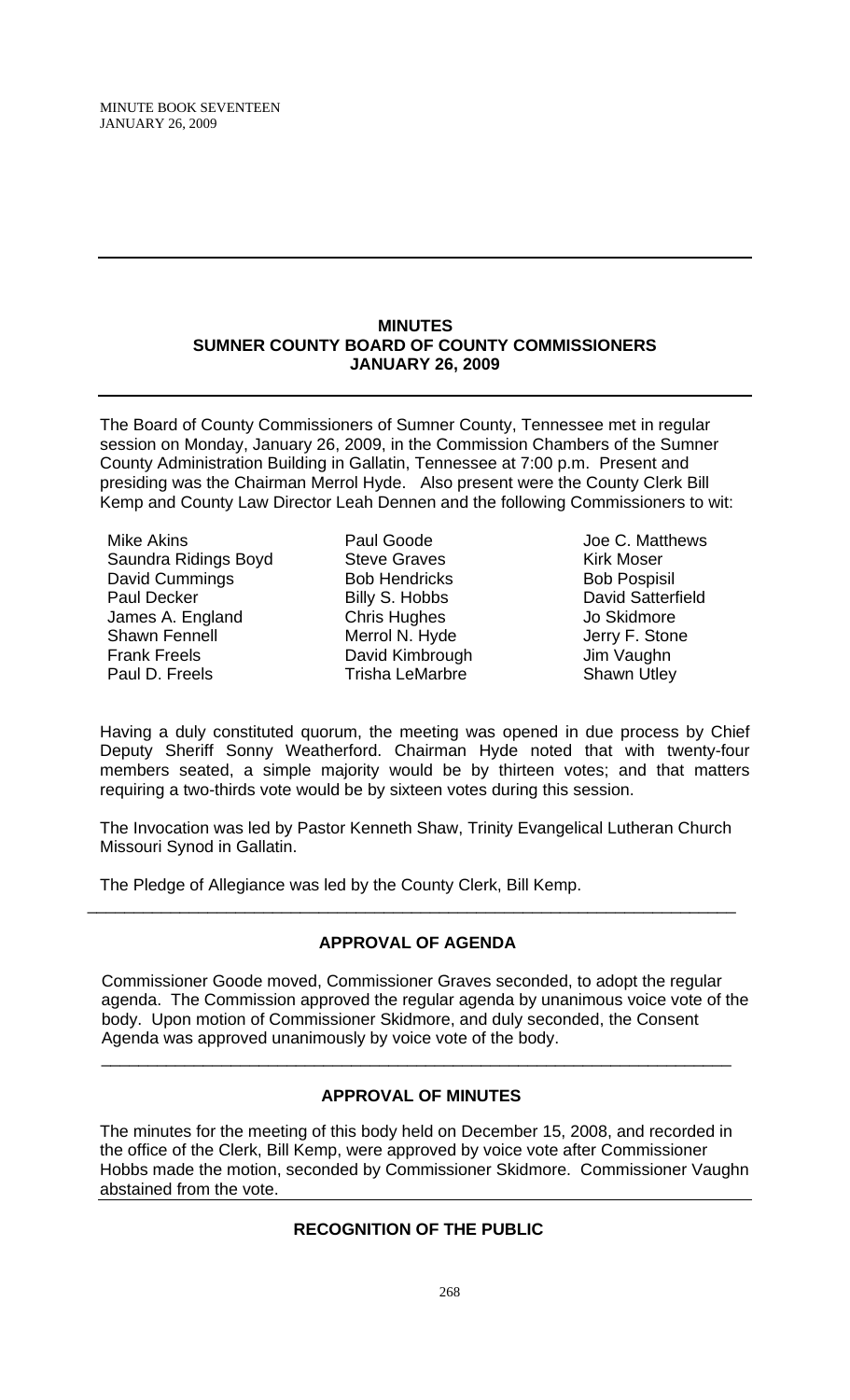Chairman Hyde opened the floor to allow the public to speak concerning any matter on the agenda.

Jimmy Overton, a City of Gallatin Council member, requested the Commission approve Resolutions 0901-04 and 0901-07 to pay the Sheriffs Civil Service Board for its meetings.

\_\_\_\_\_\_\_\_\_\_\_\_\_\_\_\_\_\_\_\_\_\_\_\_\_\_\_\_\_\_\_\_\_\_\_\_\_\_\_\_\_\_\_\_\_\_\_\_\_\_\_\_\_\_\_\_\_\_\_\_\_\_\_\_\_\_\_\_\_

With no one else wishing to speak, recognition of the public was closed.

#### **REPORT OF THE CHAIR**

Commissioner Vaughn read the following resolution into the record:

#### **A RESOLUTION IN MEMORY OF MR. JIMMY GERMANY**

 **WHEREAS,** In 1997 Mr. Jimmy Germany, began his tenure with the Sumner County Sheriff's Department, where he diligently worked as a court officer at the courthouse on the square until his retirement in 2005; and

**WHEREAS,** Mr. Germany also had a smile and kind word for the countless people who entered the courthouse and his warm reception helped to ease their tension as they came to undertake court business; and

**WHEREAS,** Mr. Germany, through his diligent service and dedication to others, positively influenced the lives of countless people and by his efforts made our county a better place to live; and

**WHEREAS,** Mr. Germany was a respected citizen of the county who will be missed by friends and family alike.

**NOW, THEREFORE, BE IT RESOLVED** by the Sumner County Board of County Commissioners meeting in regular session on this the  $26<sup>th</sup>$  day of January, 2009 that this body does hereby express its appreciation and gratitude for the many years of service and dedication of Mr. Jimmy Germany and this body further expresses its sympathy to the family of Mr. Jimmy Germany for their great loss; and

**BE IT FURTHER RESOLVED** that this resolution shall be spread on the minutes of this body and the Clerk is to furnish a copy of this resolution to the family of Mr. Jimmy Germany.

Upon motion of Commissioner Vaughn, seconded by Commissioner Matthews, the Commission voted unanimously to approve the Certificate of Recognition honoring Mr. Germany in memoriam.

\_\_\_\_\_\_\_\_\_\_\_\_\_\_\_\_\_\_\_\_\_\_\_\_\_\_\_\_\_\_\_\_\_\_\_\_\_\_\_\_\_\_\_\_\_\_\_\_\_\_\_\_\_\_\_\_\_\_\_\_\_\_\_\_\_\_\_\_\_\_

Commissioner Vaughn read the following resolution into the record:

### **A RESOLUTION IN MEMORY OF MR. BRIAN DENNING**

 **WHEREAS,** Mr. Brian Denning, tragically lost his life in the line of duty on December 8, 2008, and with his passing our county lost a dedicated officer, citizen and friend; and

**WHEREAS,** Mr. Denning, began as an employee with the Sumner County Sheriff's Department in 2001 where he worked as a corrections officer, then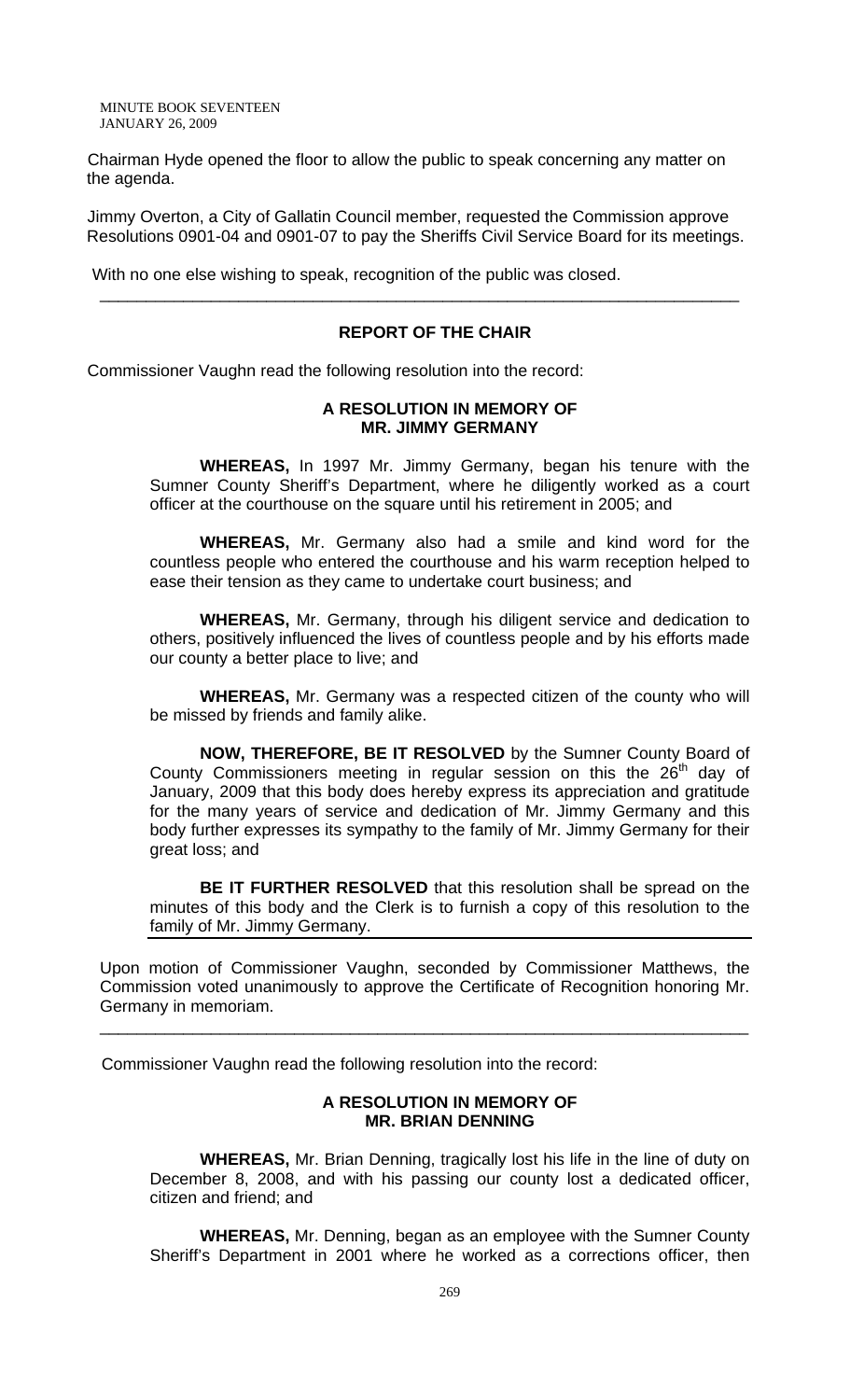advanced to warrants deputy, was promoted to patrol deputy and was serving as an agent for the 18<sup>th</sup> Judicial Drug Task Force; and

**WHEREAS,** Mr. Dennen, through his diligent service and loyal dedication to others, positively influenced the lives of countless people and by his efforts made our county a caring and great place to live; and

**WHEREAS,** Mr. Denning was a dedicated family man, committed to the community, his job and his church, where he was active in numerous events and had a passion for working with children.

**NOW, THEREFORE, BE IT RESOLVED** by the Sumner County Board of County Commissioners meeting in regular session on this the  $26<sup>th</sup>$  day of January, 2009 that this body does hereby express its appreciation and gratitude for the many years of service and dedication of Mr. Brian Denning and this body further expresses its sympathy to the family of Mr. Brian Denning for their great loss; and

**BE IT FURTHER RESOLVED** that this resolution shall be spread on the minutes of this body and the Clerk is to furnish a copy of this resolution to the family of Mr. Brian Denning.

Upon motion of Commissioner Vaughn, seconded by Commissioner Matthews, the Commission voted unanimously to approve the Certificate of Recognition honoring Mr. Denning in memoriam.

 $\overline{\phantom{a}}$  , and the contribution of the contribution of the contribution of the contribution of the contribution of the contribution of the contribution of the contribution of the contribution of the contribution of the

Commissioner Vaughn read the following resolution into the record:

# **A RESOLUTION IN MEMORY OF MR. JOE JACKSON**

 **WHEREAS,** Mr. Joe Jackson, was hired in 1972 as an employee with the Sumner County Sheriff's Department and during his career worked as a deputy, sergeant and lieutenant and at the time of his retirement served as the elderly liaison deputy and checked on senior citizens throughout the county on a daily basis; and

**WHEREAS,** Mr. Jackson, through his diligent service and dedication to others, positively influenced the lives of countless people and by his efforts made our county a progressive and great place to live; and

**WHEREAS,** Mr. Jackson a respected citizen of the county, worked hard to improve the quality of life for everyone and his presence will be greatly missed by his family and the countless friends he made.

**NOW, THEREFORE, BE IT RESOLVED** by the Sumner County Board of County Commissioners meeting in regular session on this the  $26<sup>th</sup>$  day of January, 2009 that this body does hereby express its appreciation and gratitude for the many years of service and dedication of Mr. Joe Jackson and this body further expresses its sympathy to the family of Mr. Joe Jackson for their great loss; and

**BE IT FURTHER RESOLVED** that this resolution shall be spread on the minutes of this body and the Clerk is to furnish a copy of this resolution to the family of Mr. Joe Jackson.

\_\_\_\_\_\_\_\_\_\_\_\_\_\_\_\_\_\_\_\_\_\_\_\_\_\_\_\_\_\_\_\_\_\_\_\_\_\_\_\_\_\_\_\_\_\_\_\_\_\_\_\_\_\_\_\_\_\_\_\_\_\_\_\_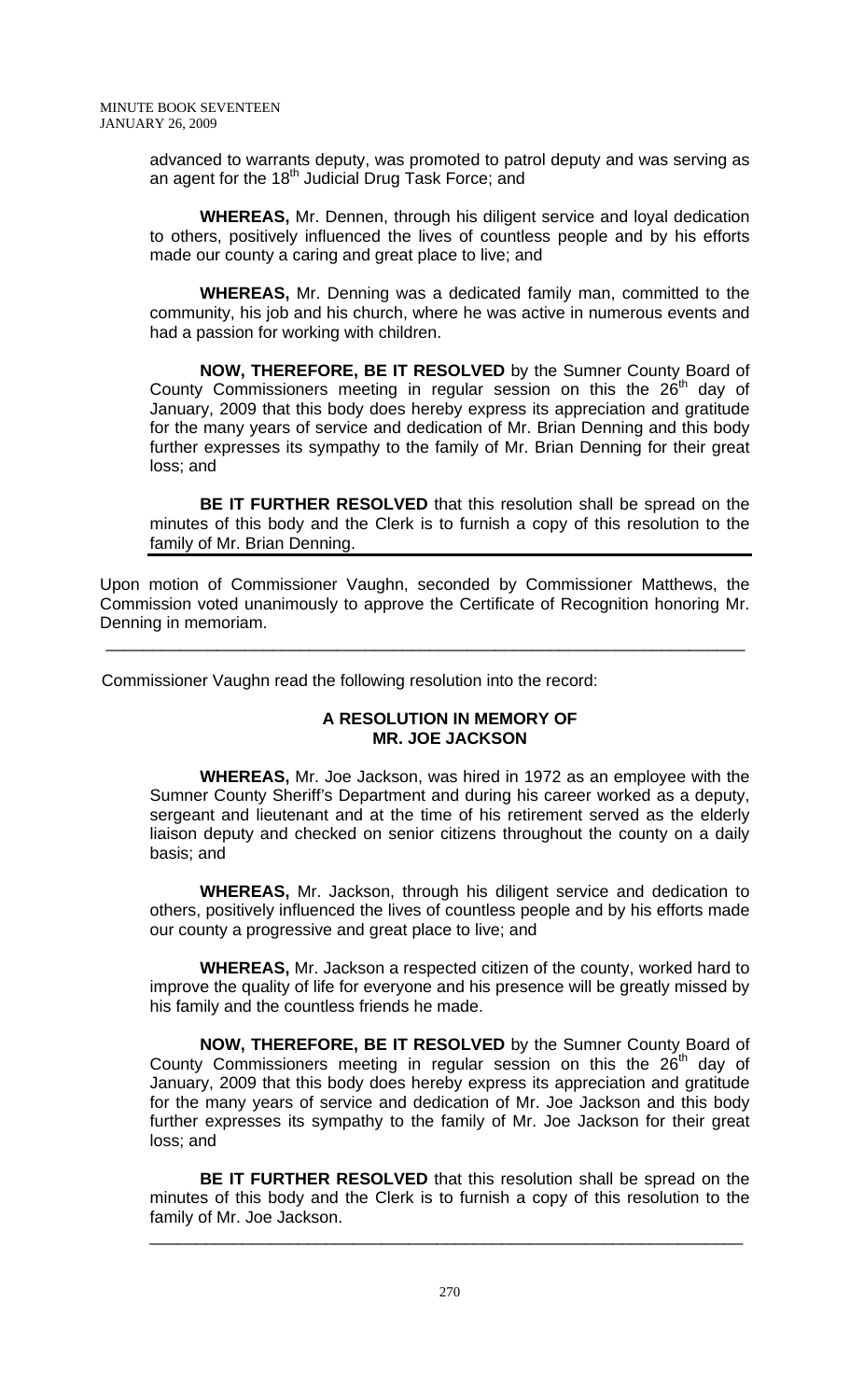Upon motion of Commissioner Vaughn, seconded by Commissioner LeMarbre, the Commission voted unanimously to approve the Certificate of Recognition honoring Mr. Jackson in memoriam.

 $\frac{1}{2}$  , the contribution of the contribution of the contribution of the contribution of the contribution of the contribution of the contribution of the contribution of the contribution of the contribution of the contr

Commissioner Vaughn read the following resolution into the record:

### **A RESOLUTION HONORING ATTORNEY GENERAL RAY WHITLEY**

**WHEREAS,** General Whitley is a graduate of Louisiana State University and Memphis State University Law School and served in the U.S. Army including serving two years in Vietnam; and

**WHEREAS, General Whitley began his career in the 18<sup>th</sup> Judicial District** in 1978, as an assistant district attorney; and in 1980 became district attorney general and has served in that capacity for more than 28 years; and

**WHEREAS,** General Whitley and his wife Pat, have four children and eight grandchildren; and are active members of Hendersonville First United Methodist Church; and

**WHEREAS,** Attorney General Ray Whitley has been awarded the prestigious McCutchen Award, because of his dedication to others and pursuit of justice and it is thereby appropriate that Attorney General Ray Whitley be recognized for his diligent service and dedication to the citizens of Sumner County.

**NOW, THEREFORE, BE IT RESOLVED** by the Sumner County Board of County Commissioners meeting in regular session on this the 26th<sup>th</sup> day of January, 2009, that this body hereby expresses its appreciation for the many years of service and dedication of the Attorney General Ray Whitley and this body urges all the citizens of Sumner County to acknowledge the accomplishments and contributions made by Attorney General Ray Whitley to Sumner County; and

**BE IT FURTHER RESOLVED** that this resolution shall be spread on the minutes of this body so as to make it a permanent part of the records of this body and the Clerk is to furnish a copy of this resolution to the Attorney General Ray Whitley.

**\_\_\_\_\_\_\_\_\_\_\_\_\_\_\_\_\_\_\_\_\_\_\_\_\_\_\_\_\_\_\_\_\_\_\_\_\_\_\_\_\_\_\_\_\_\_\_\_\_\_\_\_\_\_\_\_\_\_\_\_\_\_\_\_**

Upon motion of Commissioner Vaughn, seconded by Commissioner Fennell, the Commission voted unanimously to approve the Certificate of Recognition honoring General Whitley.

 $\overline{\phantom{a}}$  , and the contribution of the contribution of the contribution of the contribution of the contribution of the contribution of the contribution of the contribution of the contribution of the contribution of the

Commissioner Hobbs read the following resolution into the record:

# **A RESOLUTION HONORING THE MEMORY OF MARY RALPH BRADLEY**

 **WHEREAS,** Mrs. Mary Ralph Bradley, a life long resident of Sumner County, lived her life as an inspiration to all and during her noteworthy life served as an educator, school board member and community leader who was repeatedly honored and recognized by local and state administrators for her admirable qualities; and

**WHEREAS,** during her noteworthy life, Mrs. Bradley also served as secretary in the War Department at the Pentagon, worked as a Gallup Pollster,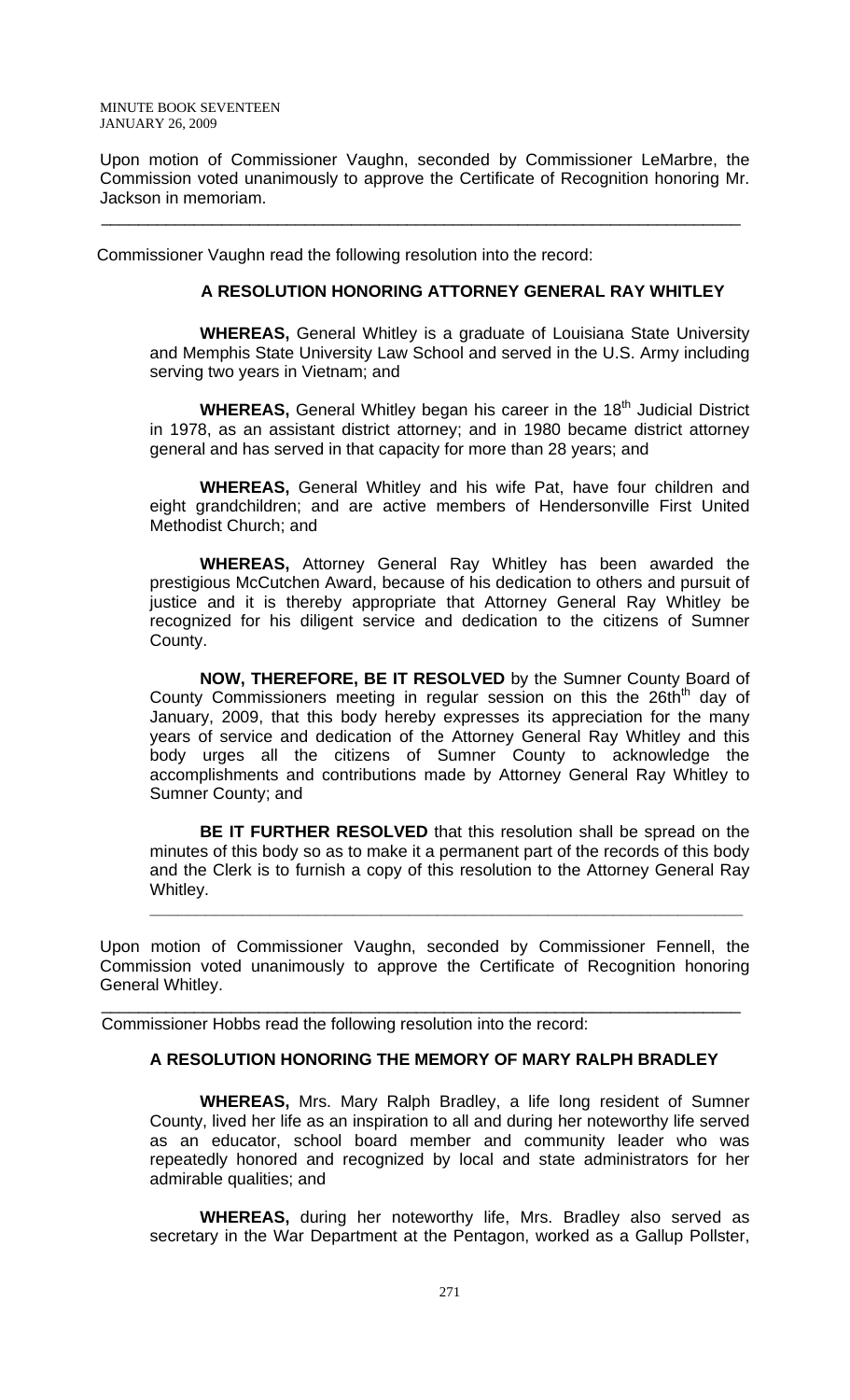managed a Sumner County Law office, taught homebound students, and was a published author; and

**WHEREAS,** Mrs. Bradley was the beloved mother of three children, seven grandchildren and five great grandchildren, well as being a dear friend to countless people; and

**WHEREAS,** Mrs. Bradley touched the life of numerous people and by her kind ways, our county is a better place to live.

**NOW, THEREFORE BE IT RESOLVED** by the Sumner County Board of County Commissioners meeting in regular session on this the  $26<sup>th</sup>$  day of January, 2009, that this body does hereby recognize and honor the memory of Mrs. Mary Ralph Bradley and expresses its condolences to her family; and

**BE IT FURTHER RESOLVED** that this resolution shall be spread on the minutes of this body and the Clerk is to furnish a copy of this resolution to the family of Mrs. Mary Ralph Bradley.

**\_\_\_\_\_\_\_\_\_\_\_\_\_\_\_\_\_\_\_\_\_\_\_\_\_\_\_\_\_\_\_\_\_\_\_\_\_\_\_\_\_\_\_\_\_\_\_\_\_\_\_\_\_\_\_\_\_\_\_\_\_\_\_\_**

Upon motion of Commissioner Hobbs, seconded by Commissioner Pospisil, the Commission voted unanimously to approve the Certificate of Recognition honoring Mrs. Bradley in memoriam.

\_\_\_\_\_\_\_\_\_\_\_\_\_\_\_\_\_\_\_\_\_\_\_\_\_\_\_\_\_\_\_\_\_\_\_\_\_\_\_\_\_\_\_\_\_\_\_\_\_\_\_\_\_\_\_\_\_\_\_\_\_\_\_\_\_\_\_\_\_

Commissioner Decker read the following resolution into the record:

# **A RESOLUTION HONORING NICK YAZZIE**

 **WHEREAS,** Nick Yazzie, a member of the Hendersonville High School Commandos football team was named the 2008 "Sumner County Player of the Year"; after also being named a Tennessee Titans Player of the week and the Region 5 Most Valuable Player for the Region Champions; and

**WHEREAS**, Mr. Yazzie attributed his success to his teammates and the united effort the Commando team made during the 2008 football season; and

**WHEREAS**, Nick Yazzie has played with pride, practiced hard, strived for perfection and for his outstanding efforts has brought honor not only to himself, but his school and Sumner County.

**NOW THEREFORE, BE IT RESOLVED** by the Sumner County Board of County Commissioners meeting in regular session on this the  $26<sup>th</sup>$  day of January, 2009, that this body does hereby congratulate and commend Nick Yazzie for his outstanding achievements; and

**BE IT FURTHER RESOLVED** that this resolution shall be spread on the minutes of this body and the Clerk is to furnish a copy of this resolution to Nick Yazzie.

**\_\_\_\_\_\_\_\_\_\_\_\_\_\_\_\_\_\_\_\_\_\_\_\_\_\_\_\_\_\_\_\_\_\_\_\_\_\_\_\_\_\_\_\_\_\_\_\_\_\_\_\_\_\_\_\_\_\_\_\_\_\_\_\_**

Upon motion of Commissioner Decker, seconded by Commissioner Hyde, the Commission voted unanimously to approve the Certificate of Recognition honoring Mr. Yazzi.

\_\_\_\_\_\_\_\_\_\_\_\_\_\_\_\_\_\_\_\_\_\_\_\_\_\_\_\_\_\_\_\_\_\_\_\_\_\_\_\_\_\_\_\_\_\_\_\_\_\_\_\_\_\_\_\_\_\_\_\_\_\_\_\_\_\_\_\_\_\_

 Chairman Hyde announced that the Board of Education invited Shawn Utley and Frank Freels to serve on the Board's Facilities and Maintenance Committee, and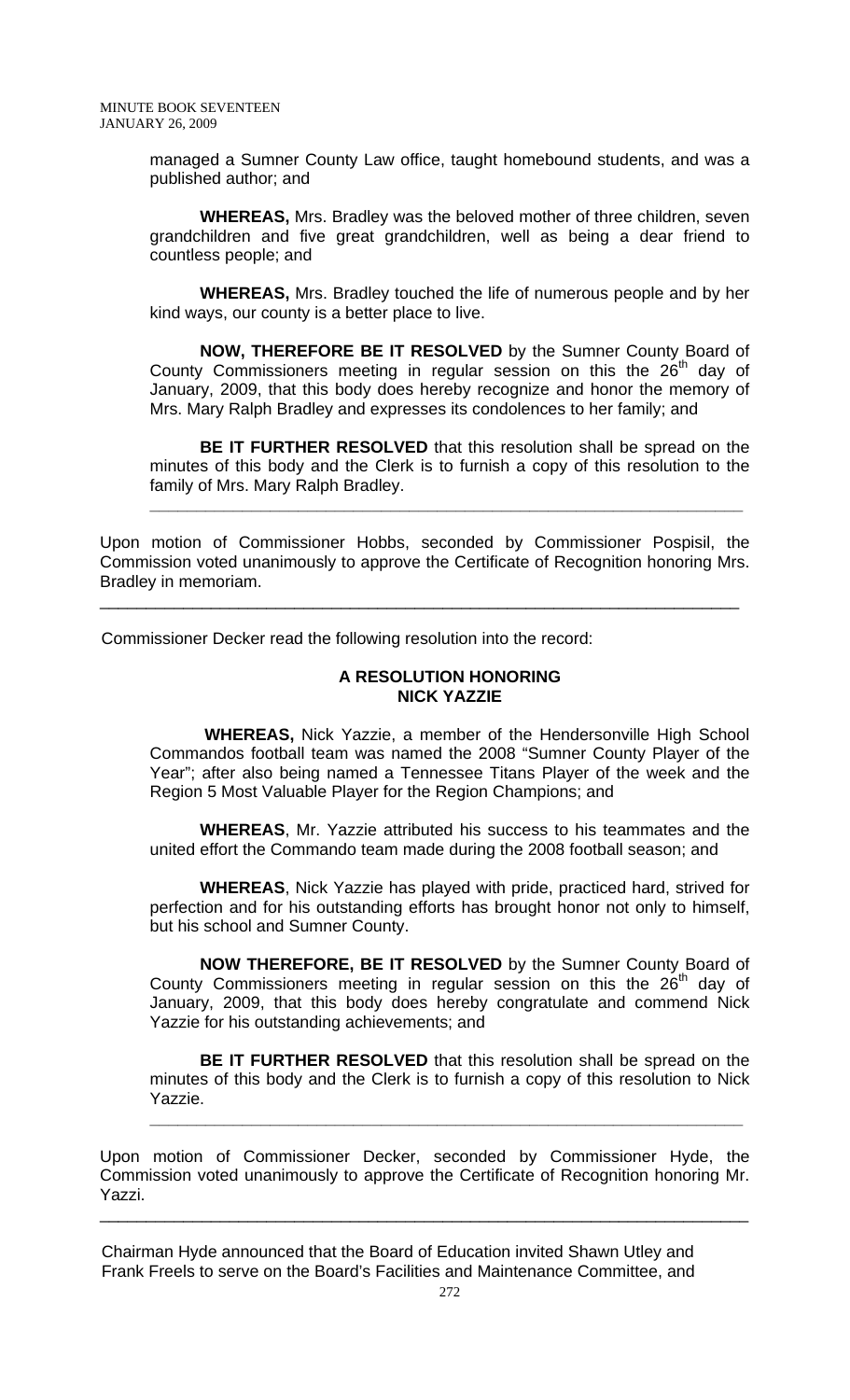Commissioners Paul Good and Kirk Moser to serve on the Board's Compensation and Benefits Committee.

 $\overline{\phantom{a}}$  , and the contribution of the contribution of the contribution of the contribution of the contribution of the contribution of the contribution of the contribution of the contribution of the contribution of the

 County Law Director reported that Sumner County was not liable for bonds issued by Sumner Regional Health Systems. She stated the fact that the SRHS bonds might be downgraded have nothing to do with the County's bond status.

 $\frac{1}{2}$  , the contribution of the contribution of the contribution of the contribution of the contribution of the contribution of the contribution of the contribution of the contribution of the contribution of the contr

 Commissioner Kimbrough introduced the following resolution and moved for approval. Commissioner Moser seconded the motion.

# **0901-14 A RESOLUTION APPOINTING DAVID LAWING AS FINANCE DIRECTOR FOR SUMNER COUNTY, TENNESSEE**

**BE IT RESOLVED** by the Sumner County Board of County Commissioners meeting in regular session on this the  $26<sup>th</sup>$  day of January, 2009, that this body hereby appoints David Lawing as Finance Director for Sumner County pursuant to the terms of the contract attached herewith (in file).

**\_\_\_\_\_\_\_\_\_\_\_\_\_\_\_\_\_\_\_\_\_\_\_\_\_\_\_\_\_\_\_\_\_\_\_\_\_\_\_\_\_\_\_\_\_\_\_\_\_\_\_\_\_\_\_\_\_\_\_\_\_\_\_\_**

Commissioner Satterfield moved, seconded by Commissioner Cummings, to amend the motion to not allow a raise for the new Finance Director during the Fiscal Year 2009-10.

The electronic vote was recorded in the following manner:

# **AMEND NO RAISE FOR DIRECTOR IN F.Y. 2009-10**

| 0901-14.1    |   | Yes: 5           | <b>No: 18</b> | Abs: 1        | 07:28 PM |
|--------------|---|------------------|---------------|---------------|----------|
| <b>Stone</b> | N | <b>Hobbs</b>     |               | Pospisil      | N        |
| Goode        | N | Skidmore         | N             | P. Freels     | N        |
| Hyde         |   | <b>Hughes</b>    | N             | Kimbrough     | N        |
| LeMarbre     | N | Moser            | N             | <b>Decker</b> | N        |
| England      | N | <b>Hendricks</b> | N             | Vaughn        | N        |
| F. Freels    | N | <b>Matthews</b>  | N             | <b>Boyd</b>   | N        |
| Utley        | A | Graves           | N             | Satterfield   | Y        |
| Akins        |   | Fennell          | N             | Cummings      | Y        |

Chairman Hyde declared the amendment failed to pass.

The electronic vote was recorded in the following manner:

# **APPROVE FINANCE DIRECTOR**

| <b>Hobbs</b>     | Y | Pospisil      |  |
|------------------|---|---------------|--|
| Skidmore         | Y | P. Freels     |  |
| Hughes           | Y | Kimbrough     |  |
| Moser            | Y | <b>Decker</b> |  |
| <b>Hendricks</b> | Y | Vaughn        |  |
| <b>Matthews</b>  | Y | <b>Boyd</b>   |  |
| Graves           | Y | Satterfield   |  |
| Fennell          |   | Cummings      |  |
|                  |   |               |  |

Chairman Hyde declared the resolution approved by the body.

\_\_\_\_\_\_\_\_\_\_\_\_\_\_\_\_\_\_\_\_\_\_\_\_\_\_\_\_\_\_\_\_\_\_\_\_\_\_\_\_\_\_\_\_\_\_\_\_\_\_\_\_\_\_\_\_\_\_\_\_\_\_\_\_\_\_\_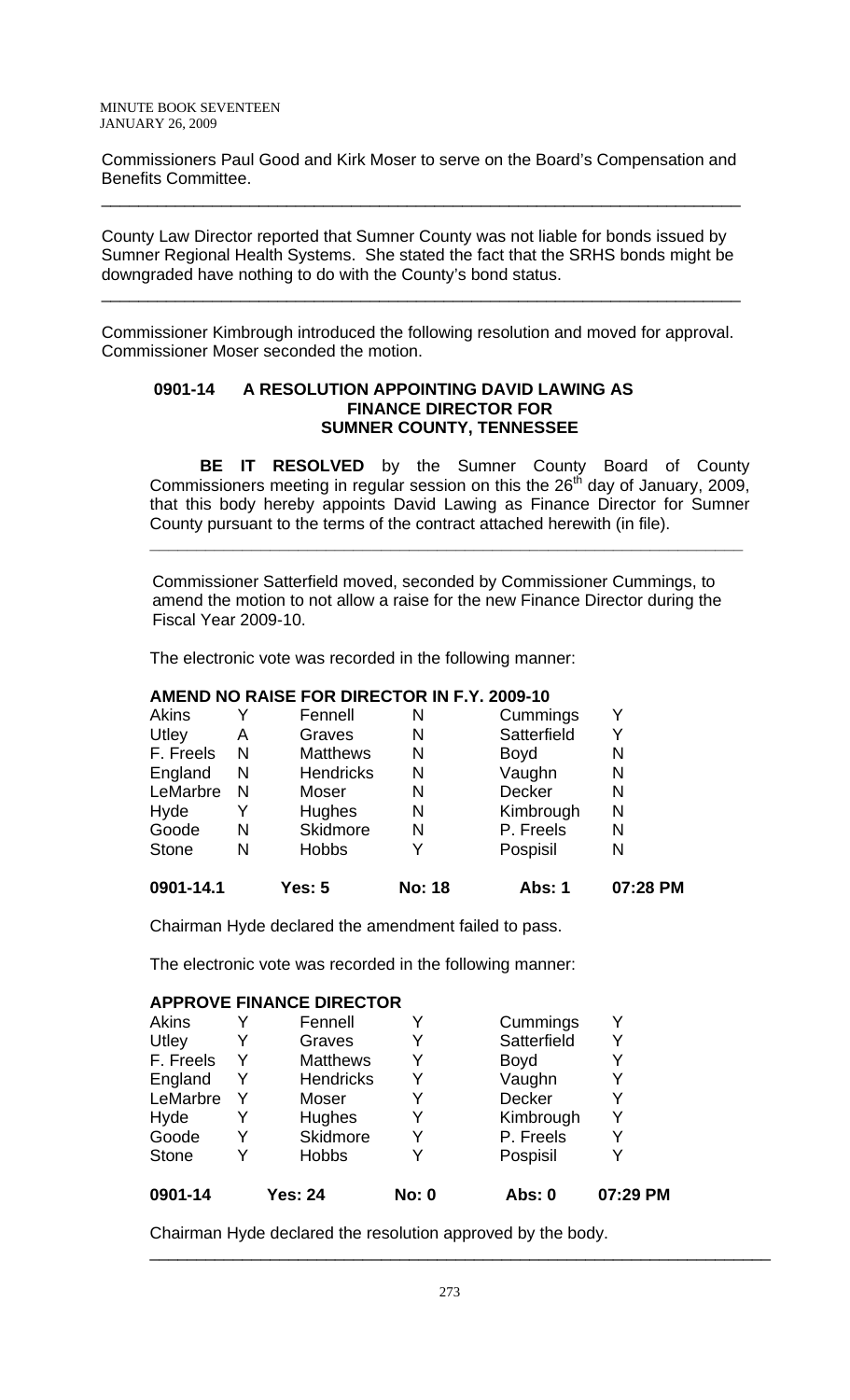### **REPORT FROM COUNTY OFFICIALS**

 By motion of Commissioner Hughes, seconded by Commissioner Akins , the commissioners approved unanimously the filing as received of the following reports: County Investments, County General Fund, County Debt Service Fund, County Highway Fund, County Capital Outlay Fund, School General Purpose Fund, School Federal Projects Fund, School Food Service Fund, Employee Health Insurance Trust Fund, Employee Dental Insurance Trust Fund, Casualty Insurance Trust Fund, County Trustee Funds, Special Reports: County Dental Insurance Claim Payments, County Health Insurance Claim Payments, County Property Tax Collections, County EMS Billing/Collections/Balances, County Sales Tax Collections, County Wheel Tax Collections, County Tax Rates/Property Values and County School Loan Program Rates. Approval of the filing of these records does not certify to the accuracy of the documents.

Chairman Hyde introduced the following resolution:

# **0901-NOT A RESOLUTION TO APPROVE AND ACCEPT APPLICATIONS FOR NOTARY PUBLIC POSITIONS AND PERSONAL SURETY GUARANTORS**

 **WHEREAS,** according to the law of the State of Tennessee, an individual must apply for the office of notary public in the county of residence, or of their principal place of business; and

 **WHEREAS**, state statute requires personal sureties making bonds for Notaries Publics to be approved by the Sumner County Commission; and

 **WHEREAS,** said applicant must be approved by the County Commission assembled; and

 **–––––––––––––––––––––––––––––––––––––––––––––––––––––––––**

 **WHEREAS,** Bill Kemp, Sumner County Clerk, has certified according to the records of his office that the persons named on the attached listing labeled "SUMNER COUNTY NOTARY PUBLIC APPLICATIONS and SURETY GUARANTORS" have duly applied for the positions so sought; and

# **BE IT FURTHER RESOLVED THAT THIS TAKE EFFECT FROM AND AFTER PASSAGE.**

ANDERSON, ELIZABETH MARIE AUSTIN, CO BLACKBURN, LINDA G BOURQUE, SUSAN B BRAZEL, CINDY L BURDETT, JACQUELINE MALANE BURGETT, DREW CARR CARMACK, DAN RAY CAROTHERS, ALWANDA GAYLE CATHEY, M TODD CHEYNE, LESLIE RENEE DAWES, LESLIE D DOWLEN, NATHAN ZALE EDWARDS, MELENNA K ELLIS, ROSLYN DOROTHEA EWING-AGNEW, SHEILA D FRANKLIN, CHARLOTTE K GREER, LISA DAWN GROVES-SOECHTING, RHONDA

JENNINGS, CHRISTY LYNETTE JONES, JOE WARREN KEETON, MICHAEL MAGGART, DEBRA YOUNG MCKINNEY III, WILLIAM HAROLD MIMMS, EDWIN M. MOORE, DONNA S OLIVER, EVELYN D PAETZMANN, NORMA KAY POTTS, RHONDA MCEWEN ROBERTSON, LINDA DARLENE ROBINSON, ERIC J SAVAGE, TERESA JOANN SHATSWELL, KELLY S SHIPLEY II, THOMAS ALVIN SIMPSON, TONI LEA STEWART, VALERIE STOREY, LINDA GAY TESH, KENNY WAYNE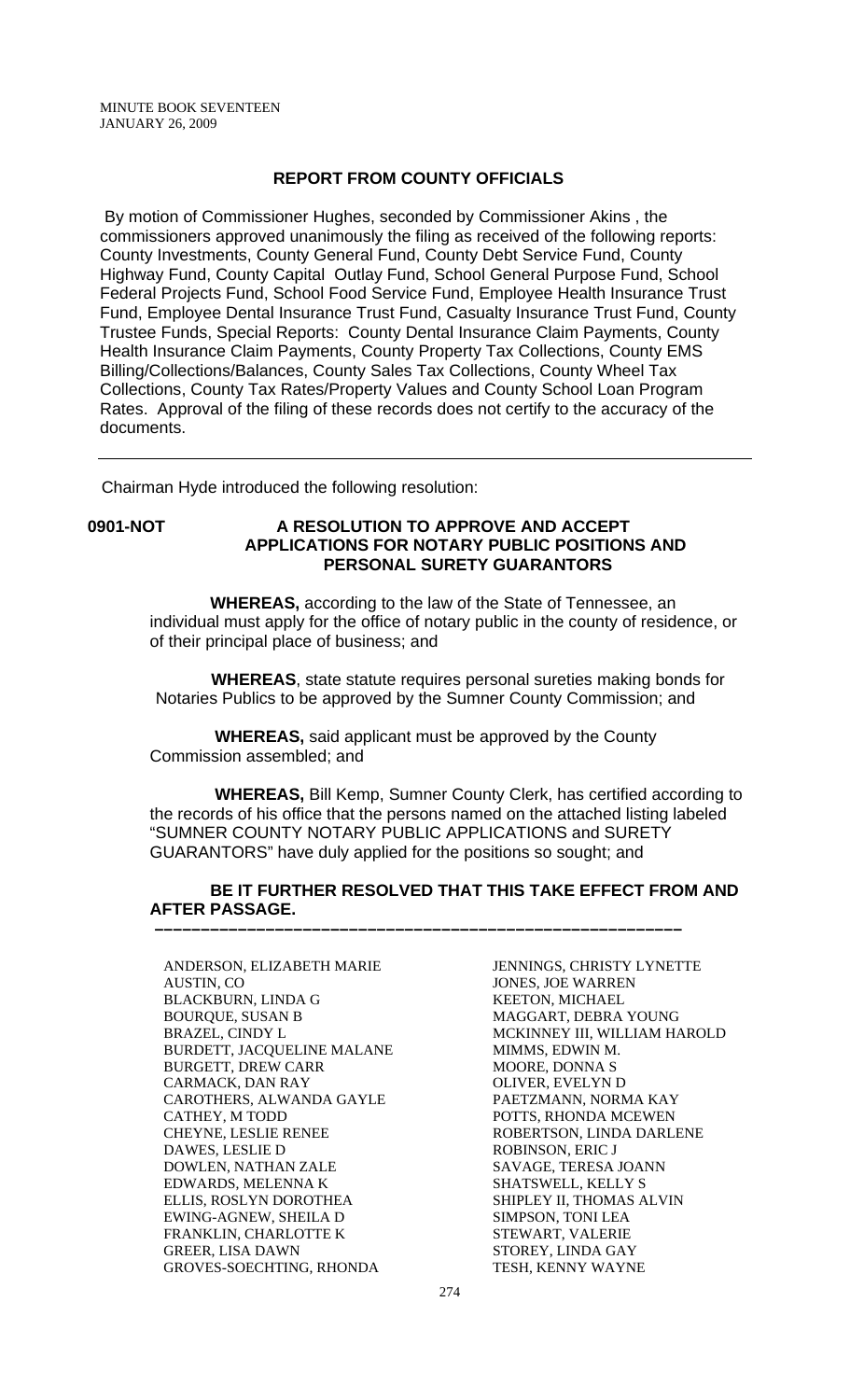| HAYES, WILLIAM CRAIG    | TREADWAY, DONNA FAYE |
|-------------------------|----------------------|
| HOHLFELD, DAVID MICHAEL | WAITE, KIRK C.       |
| HOWELL, TONIA L         | WALLER, DIANA        |
| HUTCHINGS, TERRY THOMAS | WEBB, JENNIFER LYNN  |
|                         | WOODALL, ANITA DIANE |

 Upon motion of Commissioner Vaughn, seconded by Commissioner Graves, voting was recorded in the following manner:

### **APPROVE NOTARY APPLICATIONS**

| 0901-NOTARY  |   | <b>Yes: 21</b>   |   | <b>No: 0</b> | <b>Abs: 3</b> |   | 07:31 PM |
|--------------|---|------------------|---|--------------|---------------|---|----------|
| <b>Stone</b> | А | <b>Hobbs</b>     | Y |              | Pospisil      | Α |          |
| Goode        | Α | Skidmore         | Y |              | P. Freels     | Y |          |
| Hyde         |   | Hughes           | Y |              | Kimbrough     | Y |          |
| LeMarbre     | Y | Moser            | Y |              | <b>Decker</b> | Y |          |
| England      | Y | <b>Hendricks</b> | Y |              | Vaughn        |   |          |
| F. Freels    | Y | <b>Matthews</b>  | Y |              | <b>Boyd</b>   |   |          |
| Utley        | Y | Graves           | Y |              | Satterfield   | Y |          |
| <b>Akins</b> |   | Fennell          |   |              | Cummings      |   |          |

Chairman Hyde declared the election of Notaries Public by the body.

# **COMMITTEE ON COMMITTEES**

\_\_\_\_\_\_\_\_\_\_\_\_\_\_\_\_\_\_\_\_\_\_\_\_\_\_\_\_\_\_\_\_\_\_\_\_\_\_\_\_\_\_\_\_\_\_\_\_\_\_\_\_\_\_\_\_\_\_\_\_\_\_\_\_\_\_\_\_\_

Commissioner LeMarbre introduced two vacancies on the Industrial Development Board, placing in nomination Wayne Whiting and Jim Hodges. Commissioner Utley seconded the motion, which carried by unanimous voice vote of the body.

Commissioner LeMarbre moved to re-appoint Mike Williams to the Zoning Board of Appeals. Commissioner Hughes seconded the motion and the Commission voted unanimously to approve Mr. Williams to fill the position.

Commissioner LeMarbre moved the nomination of Thomas Neal to be reappointed to the Highway Commission. The motion was seconded by Commissioner Satterfield. The Commission voted unanimously by voice vote to reappoint Tom Neal as the citizen member on the Highway Commission.

Commissioner LeMarbre announced the following appointments for next month:

- 1) Planning Commission Member
- 2) Board of Zoning Appeals
- 3) Board of Equalization

# **HIGHWAY COMMISSION**

\_\_\_\_\_\_\_\_\_\_\_\_\_\_\_\_\_\_\_\_\_\_\_\_\_\_\_\_\_\_\_\_\_\_\_\_\_\_\_\_\_\_\_\_\_\_\_\_\_\_\_\_\_\_\_\_\_\_\_\_\_\_\_\_\_\_\_\_\_\_\_\_\_\_\_

There was no report from the Highway Commission.

# **EDUCATION COMMITTEE**

**\_\_\_\_\_\_\_\_\_\_\_\_\_\_\_\_\_\_\_\_\_\_\_\_\_\_\_\_\_\_\_\_\_\_\_\_\_\_\_\_\_\_\_\_\_\_\_\_\_\_\_\_\_\_\_\_\_\_\_\_\_\_\_\_\_\_\_\_\_** 

There was no report from the Education Committee.

# **GENERAL OPERATIONS COMMITTEE**

**\_\_\_\_\_\_\_\_\_\_\_\_\_\_\_\_\_\_\_\_\_\_\_\_\_\_\_\_\_\_\_\_\_\_\_\_\_\_\_\_\_\_\_\_\_\_\_\_\_\_\_\_\_\_\_\_\_\_\_\_\_\_\_\_\_\_\_\_\_**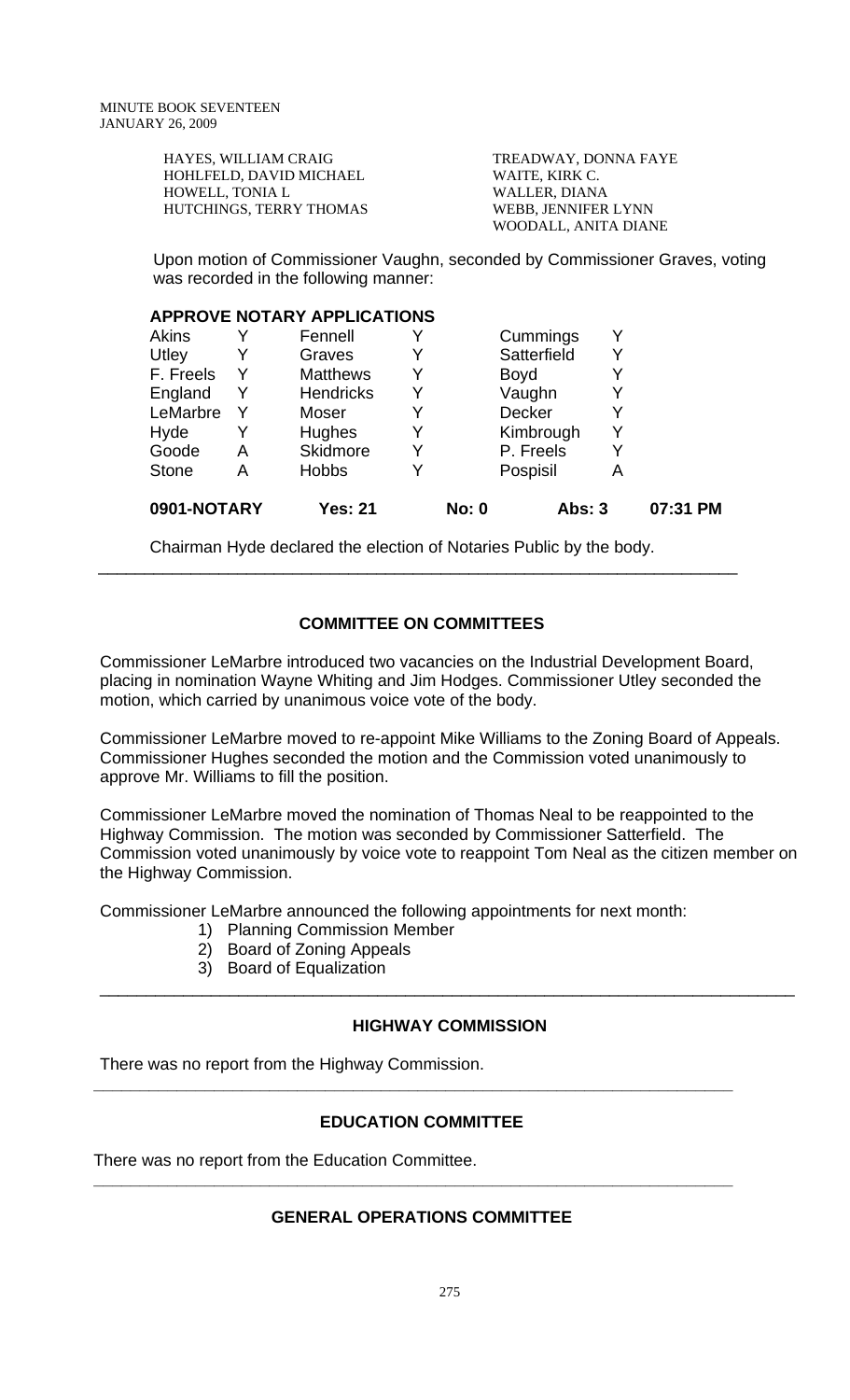There was no report from the General Operations Committee.

# **EMERGENCY SERVICES COMMITTEE**

**\_\_\_\_\_\_\_\_\_\_\_\_\_\_\_\_\_\_\_\_\_\_\_\_\_\_\_\_\_\_\_\_\_\_\_\_\_\_\_\_\_\_\_\_\_\_\_\_\_\_\_\_\_\_\_\_\_\_\_\_\_\_\_\_\_\_\_\_\_** 

There was no report from the Emergency Services Committee.

# **PUBLIC WORKS COMMITTEE**

**\_\_\_\_\_\_\_\_\_\_\_\_\_\_\_\_\_\_\_\_\_\_\_\_\_\_\_\_\_\_\_\_\_\_\_\_\_\_\_\_\_\_\_\_\_\_\_\_\_\_\_\_\_\_\_\_\_\_\_\_\_\_\_\_\_\_\_\_\_\_** 

There was no report from the Public Works Committee.

# **LEGISLATIVE COMMITTEE**

**\_\_\_\_\_\_\_\_\_\_\_\_\_\_\_\_\_\_\_\_\_\_\_\_\_\_\_\_\_\_\_\_\_\_\_\_\_\_\_\_\_\_\_\_\_\_\_\_\_\_\_\_\_\_\_\_\_\_\_\_\_\_\_\_\_\_\_\_\_\_** 

 Commissioner Pospisil introduced the following resolution and moved for approval; Commission Skidmore seconded the motion.

# **0901-01 A RESOLUTION APPOINTING THE JUDICIAL MAGISTRATES OF SUMNER COUNTY**

**BE IT RESOLVED** by the Sumner County Board of County Commissioner meeting in regular session on this the  $26<sup>th</sup>$  day of January, 2009, that this body hereby appoints the following individuals as Judicial Magistrates; and

**BE IT FURTHER RESOLVED** that the Judicial Magistrates shall serve a one year term or until a successor is appointed.

**\_\_\_\_\_\_\_\_\_\_\_\_\_\_\_\_\_\_\_\_\_\_\_\_\_\_\_\_\_\_\_\_\_\_\_\_\_\_\_\_\_\_\_\_\_\_\_\_\_\_\_\_\_\_\_\_\_\_\_\_\_\_\_\_**

Downey, Bill **Lilly**, Rod Draper, Todd Ridings, Blane Gilbreath, Billy Short, Calvin Johnson, Kevin Smith, Wade

Gann, Robert Ridings, Bobby

The electronic vote was recorded in the following manner:

#### **APPROVE JUDICIAL MAGISTRATES**

| 0901-01      |   | <b>Yes: 23</b>   | <b>No: 0</b> | Abs: 1        | 07:34 PM |
|--------------|---|------------------|--------------|---------------|----------|
| <b>Stone</b> |   | <b>Hobbs</b>     |              | Pospisil      | Y        |
| Goode        |   | Skidmore         |              | P. Freels     | Y        |
| Hyde         |   | <b>Hughes</b>    |              | Kimbrough     | Y        |
| LeMarbre     |   | Moser            |              | <b>Decker</b> | Y        |
| England      | Y | <b>Hendricks</b> | Y            | Vaughn        | Y        |
| F. Freels    |   | <b>Matthews</b>  | Y            | <b>Boyd</b>   | Α        |
| Utley        |   | Graves           |              | Satterfield   | Y        |
| Akins        |   | Fennell          |              | Cummings      | v        |

Chairman Hyde declared Resolution 0901-01 approved by the body.

 Commissioner Pospisil introduced the following resolution and moved for approval; Commission Hobbs seconded the motion.

**\_\_\_\_\_\_\_\_\_\_\_\_\_\_\_\_\_\_\_\_\_\_\_\_\_\_\_\_\_\_\_\_\_\_\_\_\_\_\_\_\_\_\_\_\_\_\_\_\_\_\_\_\_\_\_\_\_\_\_\_\_\_\_\_\_\_\_\_\_\_** 

# **0901-02 A RESOLUTION ADOPTING REQUIREMENTS OF PERMIT BONDS IN SUMNER COUNTY TENNESSEE**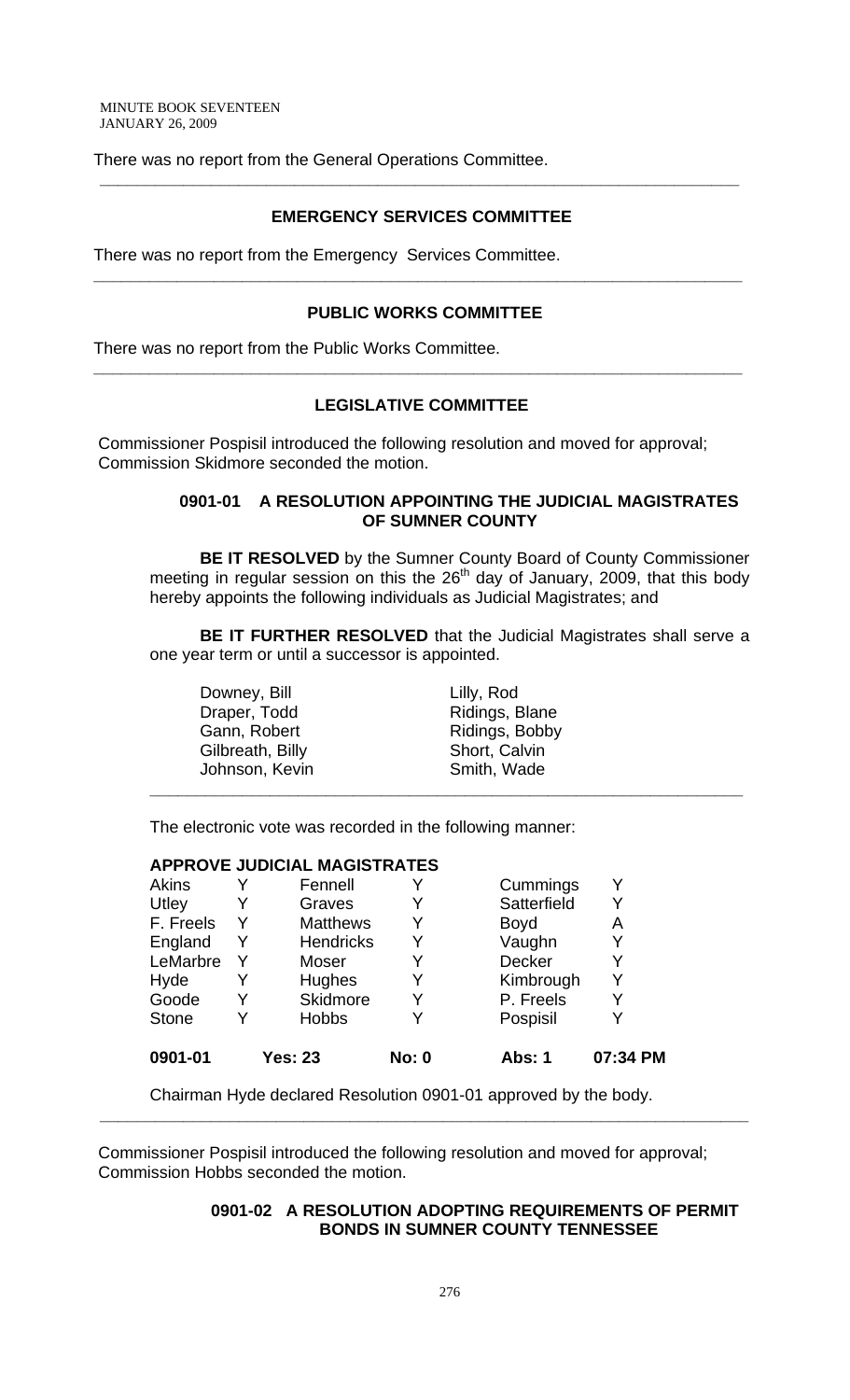**WHEREAS,** it is the desire of this body that contractors who perform work in this county meet all codes standards adopted by this body; and

**WHEREAS**, in an effort to encourage contractors to not only meet the required code standards but place a safeguard to address any statutory neglect or failures as well as to shield and protect consumers from contractors who might fail to meet the required code standards, this body does hereby adopt permit bond pursuant to the general provisions of Tennessee Code Annotated Section 62-6-137 and this resolution.

**THEREFORE BE IT RESOLVED** by the Sumner County Board of County Commissioners meeting in regular session on this the 26th day of January, 2009 that this body does hereby, pursuant to Tennessee Code Annotated Section 62- 6-137, hereby adopt, in the unincorporated areas of the county, permit bonds as set forth below:

# **SUMNER COUNTY PERMIT BONDS**

**Section 1. Registration and Bond Necessity.** It shall be the duty of every person who shall make contracts for the construction, erection, alteration, repair, removal or demolition of any building or structure or part thereof; or repair or replacement of any damage to a building or structure caused by insects or natural disasters; or to erect or construct any sign, billboard or similar structure, or to construct any public or private swimming pool; or to do or perform any work for which a permit is required (and every such person, making such contracts or subletting the same or any part thereof) to register with the department of codes administration or other appropriate departments and to post a permit bond in the amount set forth herein.

**Section 2. Bond Amount.** (1) For building permits under twenty-five thousand dollars, the bond amount shall be ten thousand (\$10,000.00) dollars.

 (2) For all building permits of twenty-five thousand dollars and larger the bond amount shall be fifty thousand (\$50,000.00) dollars.

 (3) For all gas/mechanical, plumbing and excavation permits the bond amount shall be forty-thousand (\$40,000.00) dollars.

Section 3. Bond Details. The bond required by this section shall be a permit bond conditioned to conform to the requirements of this chapter and all applicable laws, ordinances, rules, and regulations of the Sumner County, Tennessee relating to work which is performed by the principal pursuant to a permit issued under this bond, or for work performed by the principal for which a permit should have been obtained prior to commencement of such activity; and to indemnify the Sumner County, Tennessee and property owners against any and all loss suffered by them by reason of the failure of such contractor to comply with such laws, ordinances, rules and regulations. Such bond shall be continuous and may not be cancelled without at least ten days' prior notice in writing, to the Director of the Sumner County Codes Office. The liability of the surety shall continue to attach to work performed pursuant to any permit issued prior to the termination date of the bond even if the non-complying act should occur after the termination date of the bond. The liability of the surety for any and all claims, suits or action under this bond shall not exceed the bond penalty. Regardless of the number of years this bond may remain in force, the liability of the surety shall not be cumulative and the aggregate liability of the surety for any and all claims, suits or actions under this bond shall not exceed the face amount. The bond shall be issued by a U.S. Treasury-listed corporate surety or a Tennessee domestic insurance company on forms provided by the department of codes administration.

Section 4. Obtain Business License. It shall be the duty of every person, firm or corporation desiring to register with Director of the Sumner County Codes Office under this section to secure the required contractor's business license from Sumner County.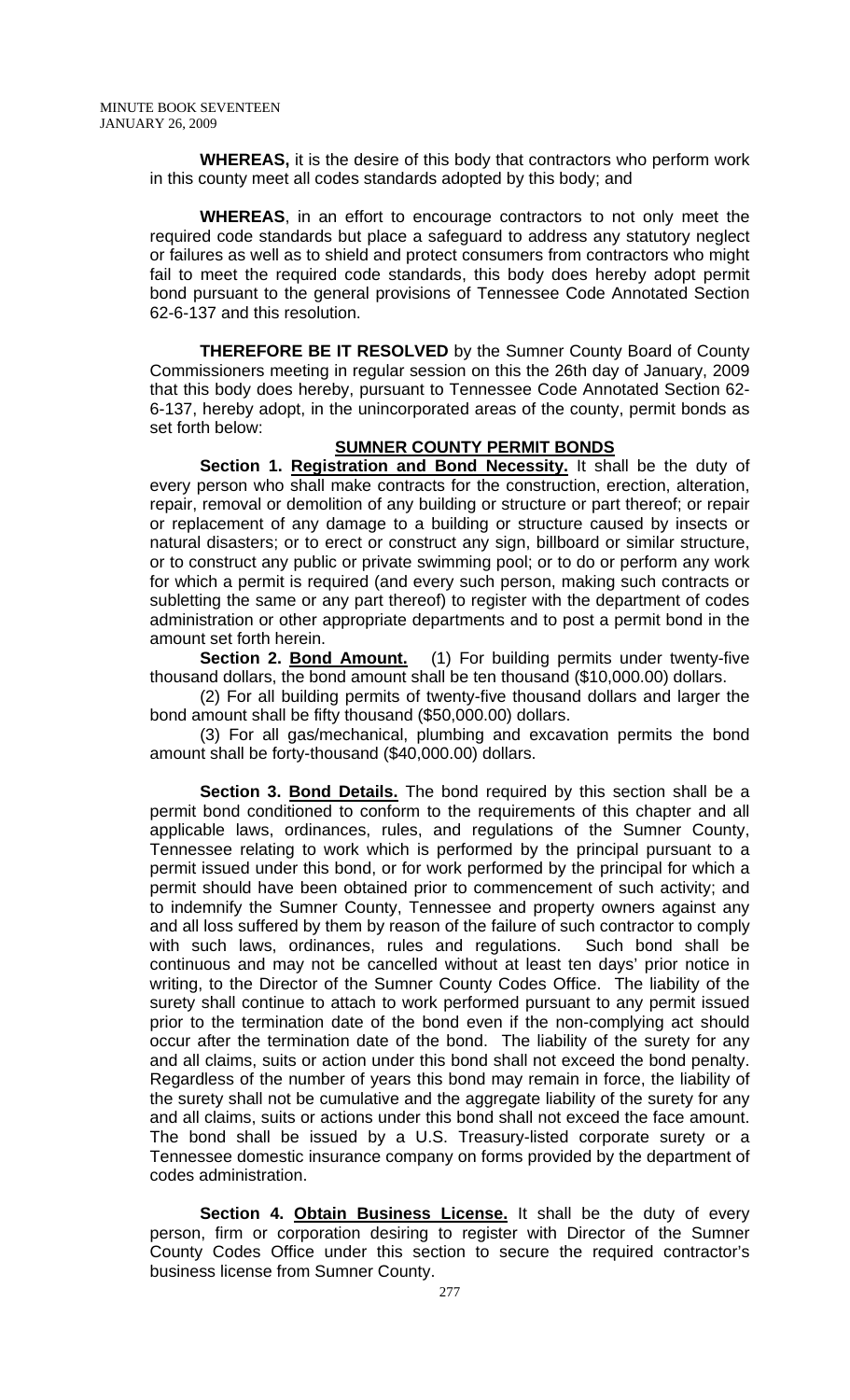Section 5. Multiple Trades. Contractors with multiple trades may provide one fifty thousand (\$50,000.00) dollar bond to meet the requirements of the above.

**Section 6. Bond Form.** The bond shall be referenced by a standard form legal agreement, approved by the County Attorney and attached herewith as Exhibit A.

**Section 7. Effective Date** This resolution and its requirements shall begin on July 1, 2009, the public welfare requiring it.

Commissioner Graves moved to refer the matter to the Planning Commission for further study. The motion was seconded by Commissioner Akins.

**\_\_\_\_\_\_\_\_\_\_\_\_\_\_\_\_\_\_\_\_\_\_\_\_\_\_\_\_\_\_\_\_\_\_\_\_\_\_\_\_\_\_\_\_\_\_\_\_\_\_\_\_\_\_\_\_\_\_\_\_\_\_\_\_**

The electronic vote was recorded in the following manner:

### **DEFER 0901-02**

| 0901-02DEFER |   | <b>Yes: 16</b>   |   | <b>No: 8</b> | Abs: 0        |   | 07:40 PM |
|--------------|---|------------------|---|--------------|---------------|---|----------|
| <b>Stone</b> |   | <b>Hobbs</b>     | N |              | Pospisil      | N |          |
| Goode        | N | Skidmore         | Y |              | P. Freels     | Y |          |
| Hyde         |   | Hughes           | N |              | Kimbrough     | Y |          |
| LeMarbre     | N | Moser            | N |              | <b>Decker</b> | N |          |
| England      | Y | <b>Hendricks</b> | Y |              | Vaughn        | Y |          |
| F. Freels    | Y | <b>Matthews</b>  | N | <b>Boyd</b>  |               | Y |          |
| Utley        |   | Graves           | Y |              | Satterfield   | Y |          |
| <b>Akins</b> |   | Fennell          | Y |              | Cummings      | Y |          |
|              |   |                  |   |              |               |   |          |

Chairman Hyde declared the resolution deferred by the body.

 Commissioner Pospisil introduced the following resolution and moved for approval; Commission Freels seconded the motion.

\_\_\_\_\_\_\_\_\_\_\_\_\_\_\_\_\_\_\_\_\_\_\_\_\_\_\_\_\_\_\_\_\_\_\_\_\_\_\_\_\_\_\_\_\_\_\_\_\_\_\_\_\_\_\_\_\_\_\_\_\_\_\_\_\_\_\_

# **0901-03 A RESOLUTION RESTATING THE POLICY THAT SUMNER COUNTY, TENNESSEE DOES NOT DISCRIMINATE ON THE BASIS OF RACE, SEX, COLOR, RELIGION, NATIONAL ORIGIN, AGE, DISABILITY OR VETERAN STATUS**

**BE IT RESOLVED** by the Sumner County Board of County Commissioners meeting in regular session on this the  $26<sup>th</sup>$  day of January, 2009, that this body hereby restates its policy that Sumner County, Tennessee, does not discriminate on the basis of race, sex, color, religion, national origin, age, disability or veteran status.

**\_\_\_\_\_\_\_\_\_\_\_\_\_\_\_\_\_\_\_\_\_\_\_\_\_\_\_\_\_\_\_\_\_\_\_\_\_\_\_\_\_\_\_\_\_\_\_\_\_\_\_\_\_\_\_\_\_\_\_\_\_\_\_\_**

Chairman Hyde declared the resolution approved by voice vote of the body.

The electronic voted was recorded in the following manner:

# **0901-04 A RESOLUTION APPROVING A MEETING FEE FOR THE COUNTY CIVIL SERVICE BOARD MEMBERS**

 **BE IT RESOLVED** by the Sumner County Board of County Commissioners meeting in regular session on this the  $26<sup>th</sup>$  day of January, 2009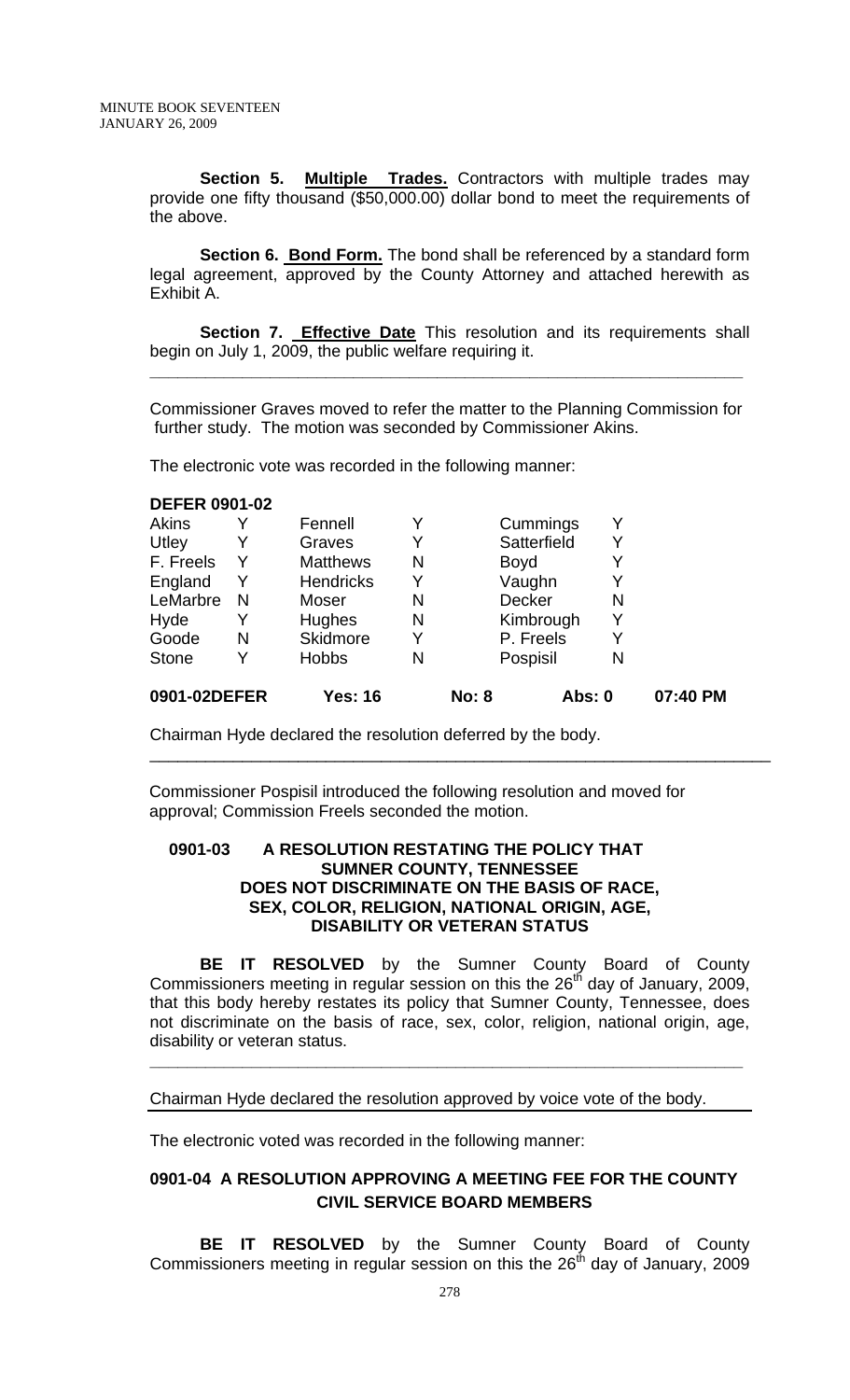that this body hereby approves a fee of \$100.00 per meeting attended for the County Civil Service Board Members as allowed by the Sumner County Civil Service Private Act.

Commissioner England moved, seconded by Commissioner Skidmore, to amend the motion to include a provision that the Sumner County Election Commission receive \$100.00 per meeting.

**\_\_\_\_\_\_\_\_\_\_\_\_\_\_\_\_\_\_\_\_\_\_\_\_\_\_\_\_\_\_\_\_\_\_\_\_\_\_\_\_\_\_\_\_\_\_\_\_\_\_\_\_\_\_\_\_\_\_\_\_\_\_\_\_**

The electronic vote was recorded in the following manner:

| 0901-04.1    |   | Yes: 9           | <b>No: 12</b> | <b>Abs: 3</b> | 07:48 PM |
|--------------|---|------------------|---------------|---------------|----------|
| <b>Stone</b> |   | <b>Hobbs</b>     | Y             | Pospisil      | Α        |
| Goode        | N | Skidmore         | Y             | P. Freels     | N        |
| Hyde         | A | <b>Hughes</b>    | N             | Kimbrough     | N        |
| LeMarbre     | N | Moser            | N             | <b>Decker</b> | N        |
| England      |   | <b>Hendricks</b> | Y             | Vaughn        | N        |
| F. Freels    | N | <b>Matthews</b>  | N             | <b>Boyd</b>   |          |
| Utley        | N | Graves           |               | Satterfield   |          |
| Akins        |   | Fennell          | Α             | Cummings      | N        |

Chairman Hyde declared the amendment failed to pass.

Commissioner Cummings moved, and was duly seconded, to amend the resolution to reduce the pay of the Civil Service Board to \$75.00.

The electronic vote was recorded in the following manner:

#### **AMEND PAY TO \$75.00 PER MEETING**

|   | Yes: 9           | <b>No: 14</b> | Abs: 1        | 07:53 PM |
|---|------------------|---------------|---------------|----------|
|   | <b>Hobbs</b>     |               | Pospisil      | Ν        |
| N | <b>Skidmore</b>  | Y             | P. Freels     | Y        |
|   | Hughes           | N             | Kimbrough     | N        |
| N | Moser            | N             | <b>Decker</b> | Ν        |
| Y | <b>Hendricks</b> | N             | Vaughn        | Ν        |
| N | <b>Matthews</b>  | N             | <b>Boyd</b>   | Ν        |
| N | Graves           | N             | Satterfield   | Y        |
|   | Fennell          | Α             | Cummings      | Y        |
|   |                  |               |               |          |

Chairman Hyde declared the amendment failed to pass.

Commissioner Fennell declared an direct conflict of interest and stated that he would abstain from the vote.

The electronic vote was recorded in the following manner:

# **APPROVE 0901-04**

|   | Fennell          | Α | Cummings      | N |
|---|------------------|---|---------------|---|
|   | Graves           | v | Satterfield   | N |
| Y | <b>Matthews</b>  | V | <b>Boyd</b>   |   |
| N | <b>Hendricks</b> | Y | Vaughn        |   |
|   | Moser            | v | <b>Decker</b> |   |
| A | <b>Hughes</b>    | v | Kimbrough     |   |
|   | Skidmore         | v | P. Freels     |   |
|   | <b>Hobbs</b>     |   | Pospisil      |   |
|   |                  |   |               |   |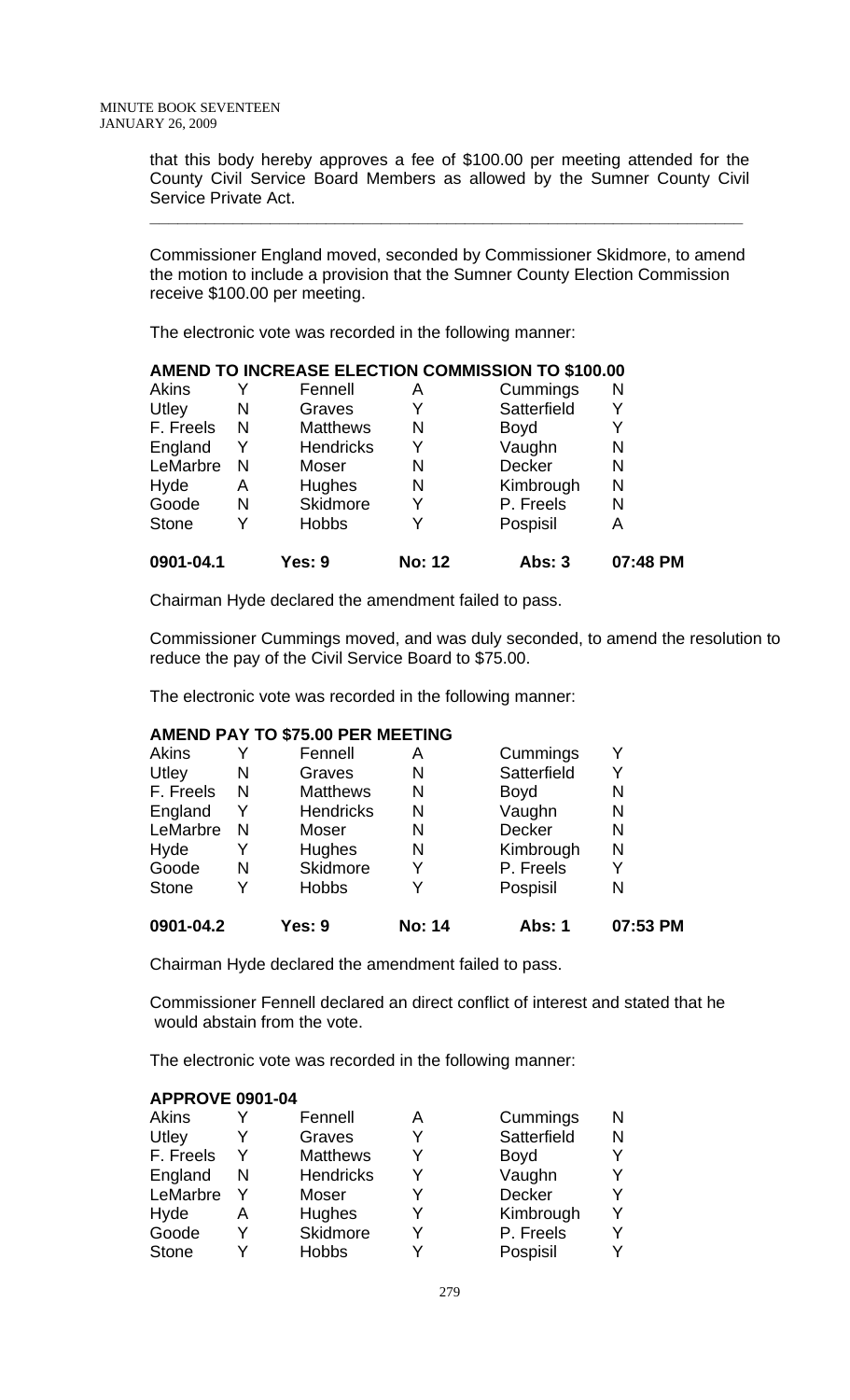# **0901-04 Yes: 19 No: 3 Abs: 2 07:53 PM**

Chairman Hyde declared passage of the main motion.

Commissioner Pospisil introduced the following resolution and moved for approval. Commissioner Vaughn seconded the motion.

\_\_\_\_\_\_\_\_\_\_\_\_\_\_\_\_\_\_\_\_\_\_\_\_\_\_\_\_\_\_\_\_\_\_\_\_\_\_\_\_\_\_\_\_\_\_\_\_\_\_\_\_\_\_\_\_\_\_\_\_\_\_\_\_\_\_\_\_\_

### **0901-05 A RESOLUTION APPROVING CERTAIN AMENDMENTS TO THE FMLA POLICIES OF PERSONNEL POLICIES FOR THE EMPLOYEES OF SUMNER COUNTY OFFICES COVERED BY COUNTY PERSONNEL POLICIES**

 **BE IT RESOLVED** by the Sumner County Board of County Commissioners meeting in regular session on this the  $26<sup>th</sup>$  day of January, 2009, that this body hereby approves the attached amendments to the FMLA policies of personnel policies for the employees of Sumner County offices covered by county personnel policies.

**BE IT FURTHER RESOLVED** that Exhibits A, which amends the adopted Personnel Policies shall be filed in the Office of the County Clerk.

\_\_\_\_\_\_\_\_\_\_\_\_\_\_\_\_\_\_\_\_\_\_\_\_\_\_\_\_\_\_\_\_\_\_\_\_\_\_\_\_\_\_\_\_\_\_\_\_\_\_\_\_\_\_\_\_\_\_\_\_\_\_\_\_

The electronic vote was recorded in the following manner:

#### **APPROVE 0901-05**

| 0901-05      |   | <b>Yes: 24</b>   | <b>No: 0</b> | Abs: 0        | 07:54 PM |
|--------------|---|------------------|--------------|---------------|----------|
| <b>Stone</b> |   | <b>Hobbs</b>     | Y            | Pospisil      |          |
| Goode        |   | Skidmore         | Y            | P. Freels     |          |
| Hyde         |   | Hughes           | Y            | Kimbrough     | Y        |
| LeMarbre     |   | Moser            | Y            | <b>Decker</b> |          |
| England      |   | <b>Hendricks</b> | Y            | Vaughn        |          |
| F. Freels    | Y | <b>Matthews</b>  | Y            | <b>Boyd</b>   |          |
| Utley        | Y | Graves           | Y            | Satterfield   |          |
| Akins        |   | Fennell          | Y            | Cummings      |          |

Chairman Hyde declared Resolution 0901-05 approved unanimously by the body. \_\_\_\_\_\_\_\_\_\_\_\_\_\_\_\_\_\_\_\_\_\_\_\_\_\_\_\_\_\_\_\_\_\_\_\_\_\_\_\_\_\_\_\_\_\_\_\_\_\_\_\_\_\_\_\_\_\_\_\_\_\_\_\_\_

#### **BUDGET COMMITTEE**

 Commissioner Moser stated that the Budget Committee matters appeared on the Consent Agenda.

# **CONSENT AGENDA**

 **\_\_\_\_\_\_\_\_\_\_\_\_\_\_\_\_\_\_\_\_\_\_\_\_\_\_\_\_\_\_\_\_\_\_\_\_\_\_\_\_\_\_\_\_\_\_\_\_\_\_\_\_\_\_\_\_\_\_\_\_\_\_\_\_** 

Commissioner Moser moved, seconded by Commissioner Pospisil, to approve the following items:

# **0901-06 A RESOLUTION APPROPRIATING \$1,650.00 TO THE GENERAL SESSIONS JUDGE DIVISION I FUND FROM COURTHOUSE AND JAIL MAINTENANCE FUNDS**

**BE IT RESOLVED** by the Sumner County Board of County Commissioners meeting in regular session on this the 26<sup>th</sup> day of January, 2009, that this body hereby appropriates \$1,650.00 to the General Sessions Judge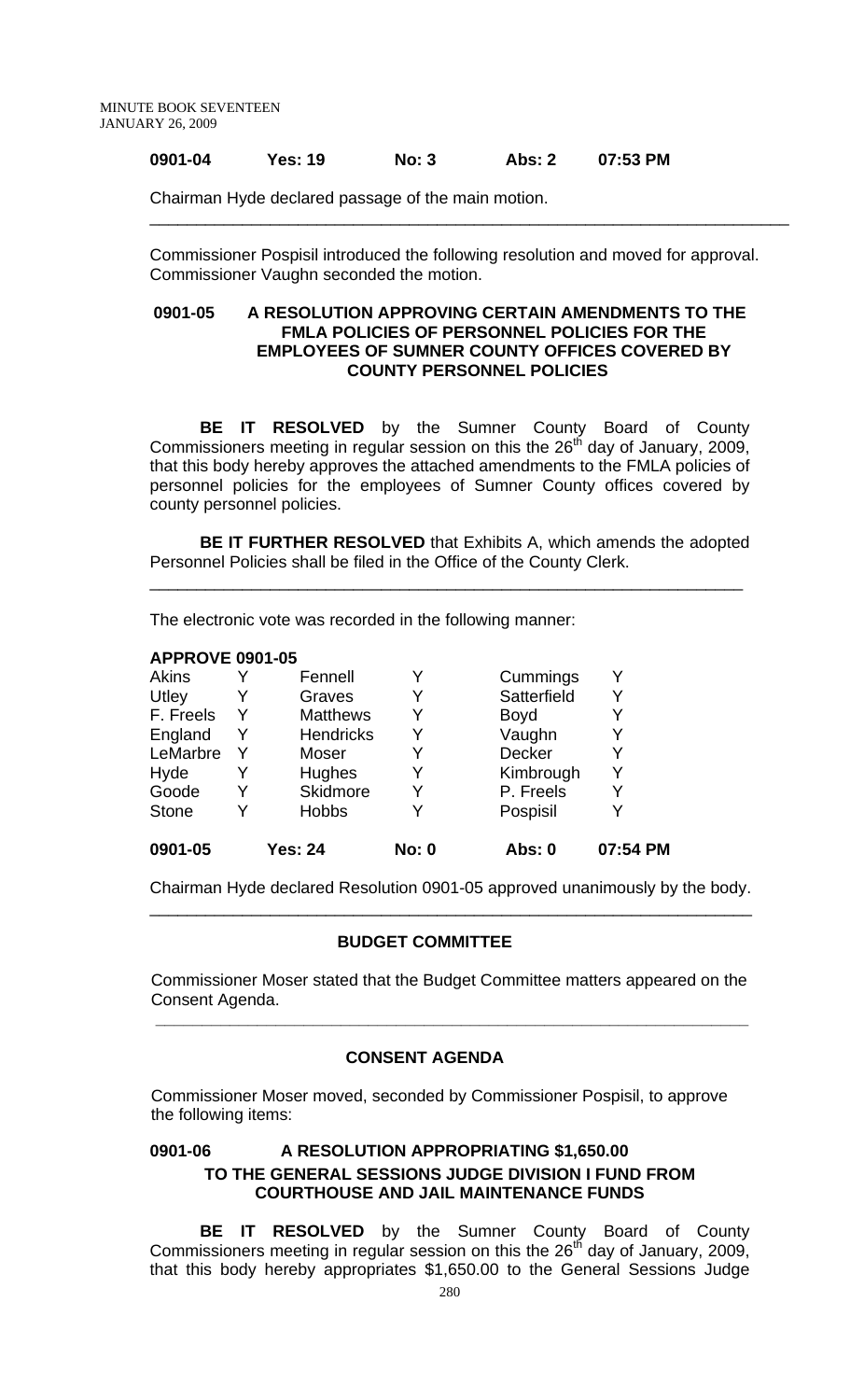Division I Fund from Courthouse and Jail Maintenance Funds for a replacement of courtroom recording equipment.

**\_\_\_\_\_\_\_\_\_\_\_\_\_\_\_\_\_\_\_\_\_\_\_\_\_\_\_\_\_\_\_\_\_\_\_\_\_\_\_\_\_\_\_\_\_\_\_\_\_\_\_\_\_\_\_\_\_\_\_\_\_\_\_\_**

# **0901-07 A RESOLUTION APPROPRIATING UP TO \$4,000.00 FROM THE EVALUATION AND TESTING CIVIL SERVICE ACCOUNT TO THE NEW CIVIL SERVICE COMMISSION FEE LINE**

 **BE IT RESOLVED** by the Sumner County Board of County Commissioners meeting in regular session on this the  $26<sup>th</sup>$  day of January, 2009, that this body hereby appropriates \$4,000.00 from the Evaluation and Testing Civil Service Account to the New Civil Service Commission Fee Line.

**\_\_\_\_\_\_\_\_\_\_\_\_\_\_\_\_\_\_\_\_\_\_\_\_\_\_\_\_\_\_\_\_\_\_\_\_\_\_\_\_\_\_\_\_\_\_\_\_\_\_\_\_\_\_\_\_\_\_\_\_\_\_\_\_**

# **0901-08 A RESOLUTION APPROVING THE FISCAL YEAR 2008-2009 SUMNER COUNTY BOARD OF EDUCATION FEDERAL PROJECTS BUDGETAMENDMENTS AND APPROPRIATING AND/OR TRANSFERRING SUCH FUNDS AS REQUIRED**

 **BE IT RESOLVED** by the Sumner County Board of County Commissioners meeting in regular session on this the  $26<sup>th</sup>$  day of January, 2009 that this body hereby approves the 2008-2009 Sumner County Board Federal Projects Budget Amendments and appropriates and/or transfers such funds among the various accounts as shown on the attached schedule which is hereby incorporated as a part of this resolution.

**\_\_\_\_\_\_\_\_\_\_\_\_\_\_\_\_\_\_\_\_\_\_\_\_\_\_\_\_\_\_\_\_\_\_\_\_\_\_\_\_\_\_\_\_\_\_\_\_\_\_\_\_\_\_\_\_\_\_\_\_\_\_\_\_**

# **0901-09 A RESOLUTION APPROPRIATING \$35,000.00 TO THE HENDERSONVILLE LIBRARY FROM THE LIBRARY RESERVE FUND**

**BE IT RESOLVED** by the Sumner County Board of County Commissioners meeting in regular session on this the 26th day of January, 2009, that this body hereby appropriates \$35,000.00 from the Library Reserve Fund to the Hendersonville Library.

**\_\_\_\_\_\_\_\_\_\_\_\_\_\_\_\_\_\_\_\_\_\_\_\_\_\_\_\_\_\_\_\_\_\_\_\_\_\_\_\_\_\_\_\_\_\_\_\_\_\_\_\_\_\_\_\_\_\_\_\_\_\_\_\_**

# **0901-10 A RESOLUTION DECLARING UNCLAIMED ITEMS LEFT AT CARMACK LIBRARY TO BE DECLARED SURPLUS AND AUTHORIZING DISPOSAL OR SALE OF SAME PURSUANT TO EXISITING POLICIES AND PROCEDURES**

**BE IT RESOLVED** by the Sumner County Board of County Commissioners meeting in regular session on this the  $26<sup>th</sup>$  day of January, 2009 that this body does hereby declare the items left at Carmack Library as surplus.

**BE IT FURTHER RESOLVED,** that the disposal or sale of the same is authorized pursuant to existing policies and procedures.

\_\_\_\_\_\_\_\_\_\_\_\_\_\_\_\_\_\_\_\_\_\_\_\_\_\_\_\_\_\_\_\_\_\_\_\_\_\_\_\_\_\_\_\_\_\_\_\_\_\_\_\_\_\_\_\_\_\_\_\_\_\_\_\_

# **0901-11 A RESOLUTION DECLARING VARIOUS ITEMS FROM THE ELECTION OFFICE AS SURPLUS AND AUTHORIZING DISPOSAL OR SALE OF SAME PURSUANT TO EXISITING POLICIES AND PROCEDURES**

**BE IT RESOLVED** by the Sumner County Board of County Commissioners meeting in regular session on this the  $26<sup>th</sup>$  day of January, 2009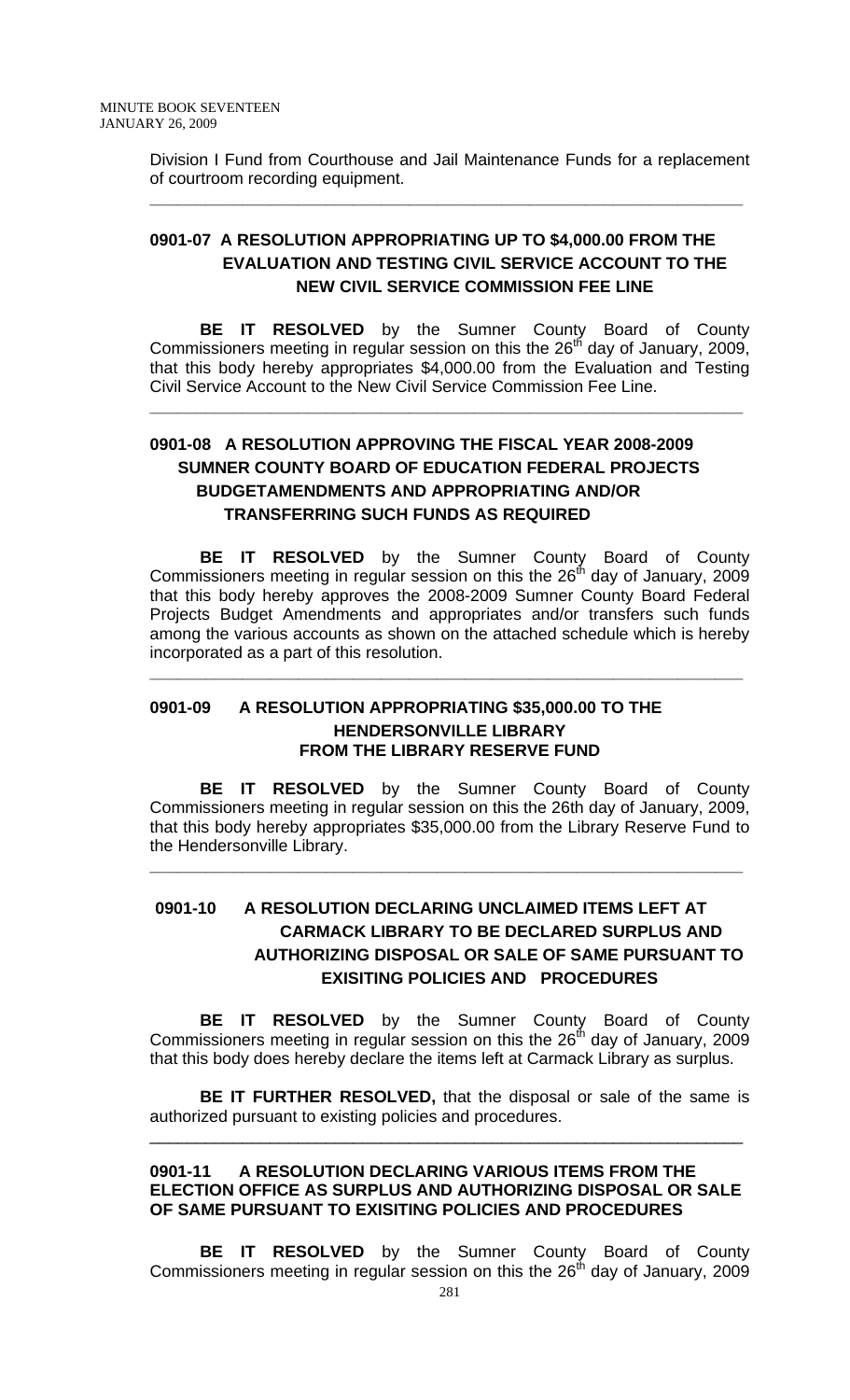that this body does hereby declare the items from the Election Office as surplus as shown on the attachments; and

**BE IT FURTHER RESOLVED,** that the disposal or sale of the same is authorized pursuant to existing policies and procedures.

\_\_\_\_\_\_\_\_\_\_\_\_\_\_\_\_\_\_\_\_\_\_\_\_\_\_\_\_\_\_\_\_\_\_\_\_\_\_\_\_\_\_\_\_\_\_\_\_\_\_\_\_\_\_\_\_\_\_\_\_\_\_\_\_

# **0901-12 A RESOLUTION ACCEPTING STEED COURT AS COUNTY ROAD**

**BE IT RESOLVED** by the Sumner County Board of County Commissioners meeting in regular session on this the  $26<sup>th</sup>$  day of January, 2009, that this body hereby accepts Steed Court as a Class 1 County Road, being .10 miles in length beginning at Harness Circle ending at dead end at cul-de-sac and having a fifty foot (50') right-of-way and a twenty-eight feet (28') road bed, as shown on attached.

**BE IT FURTHER RESOLVED** that said road be added to the official Road List. \_\_\_\_\_\_\_\_\_\_\_\_\_\_\_\_\_\_\_\_\_\_\_\_\_\_\_\_\_\_\_\_\_\_\_\_\_\_\_\_\_\_\_\_\_\_\_\_\_\_\_\_\_\_\_\_\_\_\_\_\_\_\_\_

# **0901-13 A RESOLUTION ACCEPTING HARNESS CIRCLE AS COUNTY ROAD**

**BE IT RESOLVED** by the Sumner County Board of County Commissioners meeting in regular session on this the 26<sup>th</sup> day of January, 2009, that this body hereby accepts Harness Circle as a Class 1 County Road, being .46 miles in length beginning at Rock Bridge at mile marker 0.3 ending at Rock Bridge mile marker 0.5 and having a fifty foot (50') right-of-way and a twentyeight feet (28') road bed, as shown on attached.

**BE IT FURTHER RESOLVED** that said road be added to the official Road List.

\_\_\_\_\_\_\_\_\_\_\_\_\_\_\_\_\_\_\_\_\_\_\_\_\_\_\_\_\_\_\_\_\_\_\_\_\_\_\_\_\_\_\_\_\_\_\_\_\_\_\_\_\_\_\_\_\_\_\_\_\_\_\_\_

The electronic vote was recorded in the following manner:

# **APPROVE CONSENT AGENDA**

| 0901-CONSENT |   | <b>Yes: 24</b>   |   | <b>No: 0</b>  | <b>Abs: 0</b> |   | 07:55 PM |
|--------------|---|------------------|---|---------------|---------------|---|----------|
| <b>Stone</b> | Y | <b>Hobbs</b>     | Y | Pospisil      |               | Y |          |
| Goode        | Y | Skidmore         | Y | P. Freels     |               |   |          |
| Hyde         |   | <b>Hughes</b>    | Y | Kimbrough     |               |   |          |
| LeMarbre     | Y | Moser            | Y | <b>Decker</b> |               | Y |          |
| England      | Y | <b>Hendricks</b> | Y | Vaughn        |               | Y |          |
| F. Freels    | Y | <b>Matthews</b>  | Y | Boyd          |               |   |          |
| Utley        |   | Graves           | Y | Satterfield   |               |   |          |
| <b>Akins</b> |   | Fennell          |   | Cummings      |               |   |          |

Chairman Hyde declared the items on the Consent Agenda approved by the body.

# **ADJOURNMENT**

 **\_\_\_\_\_\_\_\_\_\_\_\_\_\_\_\_\_\_\_\_\_\_\_\_\_\_\_\_\_\_\_\_\_\_\_\_\_\_\_\_\_\_\_\_\_\_\_\_\_\_\_\_\_\_\_\_\_\_\_\_\_\_\_\_\_\_** 

Chairman Hyde declared the Commission meeting adjourned at 8 p.m.